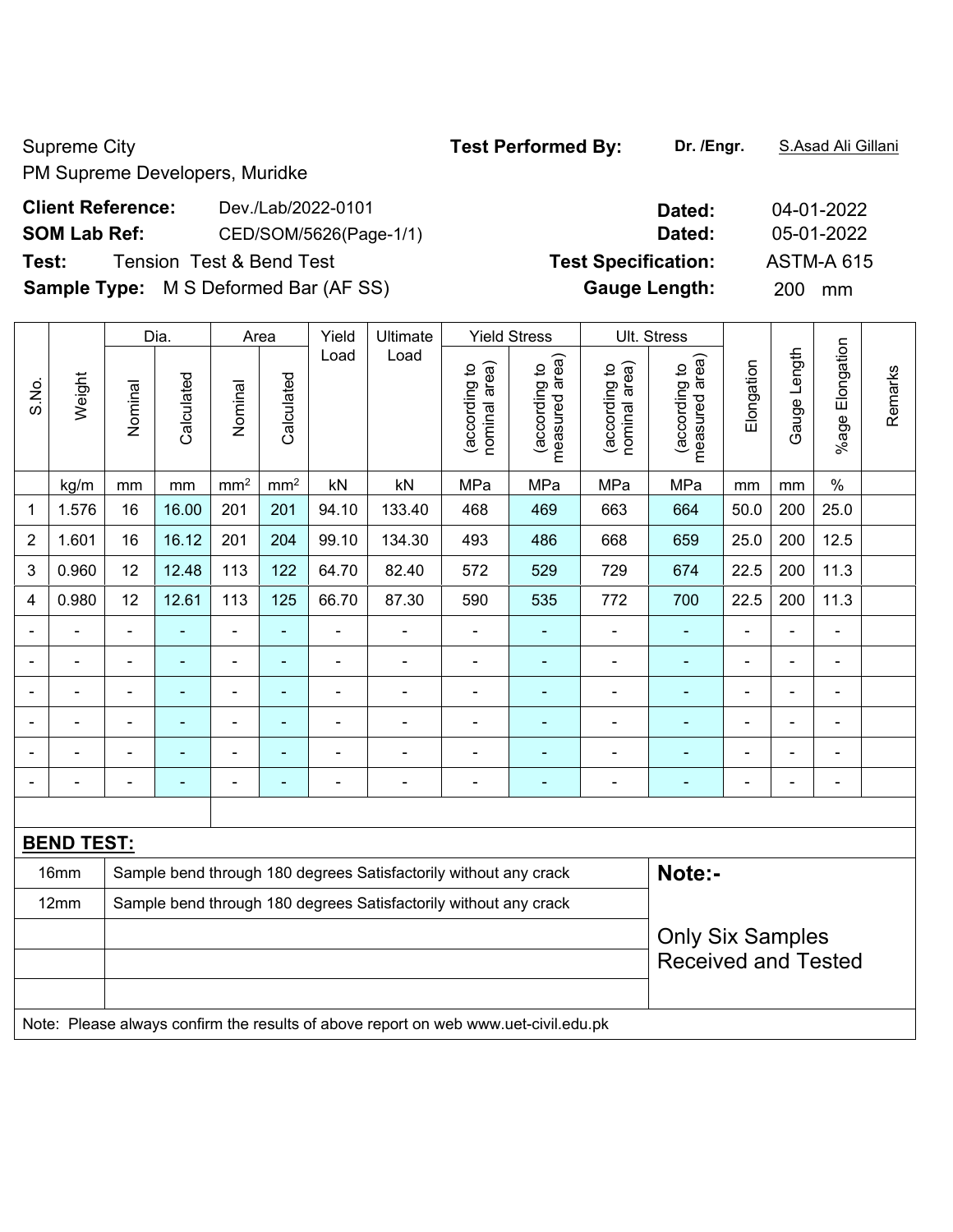Muhammad Nadeem Bhatti **Test Performed By: Dr. /Engr.** S.Asad Ali Gillani MP Projex(Engro Enfrashare)ID:EC1-LHR-05434,ECI-LHR-05436,ECI-GUT-05445,EC2-SKO-05558

**Client Reference:** PCP/Eng-01 **Dated:** 01-01-2022 **SOM Lab Ref:** CED/SOM/5627(Page-2/3) **Dated:** 05-01-2022 **Test:** Tension Test & Bend Test **Test Specification:** ASTM-A 615

Dia. | Area | Yield | Ultimate | Yield Stress | Ult. Stress %age Elongation %age Elongation Gauge Length Load Load Gauge Length (according to<br>measured area) (according to<br>measured area) measured area) measured area) (according to<br>nominal area) (according to<br>nominal area) nominal area) nominal area) Elongation Elongation (according to (according to (according to (according to Remarks Remarks **Calculated Calculated** Weight S.No. Calculated Calculated Nominal Nominal Nominal Nominal  $\vert$  kg/m  $\vert$  mm  $\vert$  mm $^2$   $\vert$  mm $^2$   $\vert$  kN  $\vert$  kN  $\vert$  MPa  $\vert$  MPa  $\vert$  MPa  $\vert$  mm  $\vert$  mm  $\vert$  % 1 | 1.563 | 16 | 15.92 | 201 | 199 | 105.90 | 144.20 | 527 | 533 | 717 | 725 | 27.5 | 200 | 13.8 - - - - - - - - - - - - - - - - - - - - - - - - - - - - - - - - - - - - - - - - - - - - - - - - - - - - - - - - - - - - - - - - - - - - - - - - - - - - - - - - - - - - - - - - - - - - - - - - - - - - - - - - - - - - - - - - - - - - - - - - - - - - - - - - - - - - - - - **BEND TEST:**  -- No Bend test performed **Note:**-Only One Sample Received and Tested Note: Please always confirm the results of above report on web www.uet-civil.edu.pk

**Sample Type:** M S Deformed Bar **Gauge Length:** 200 mm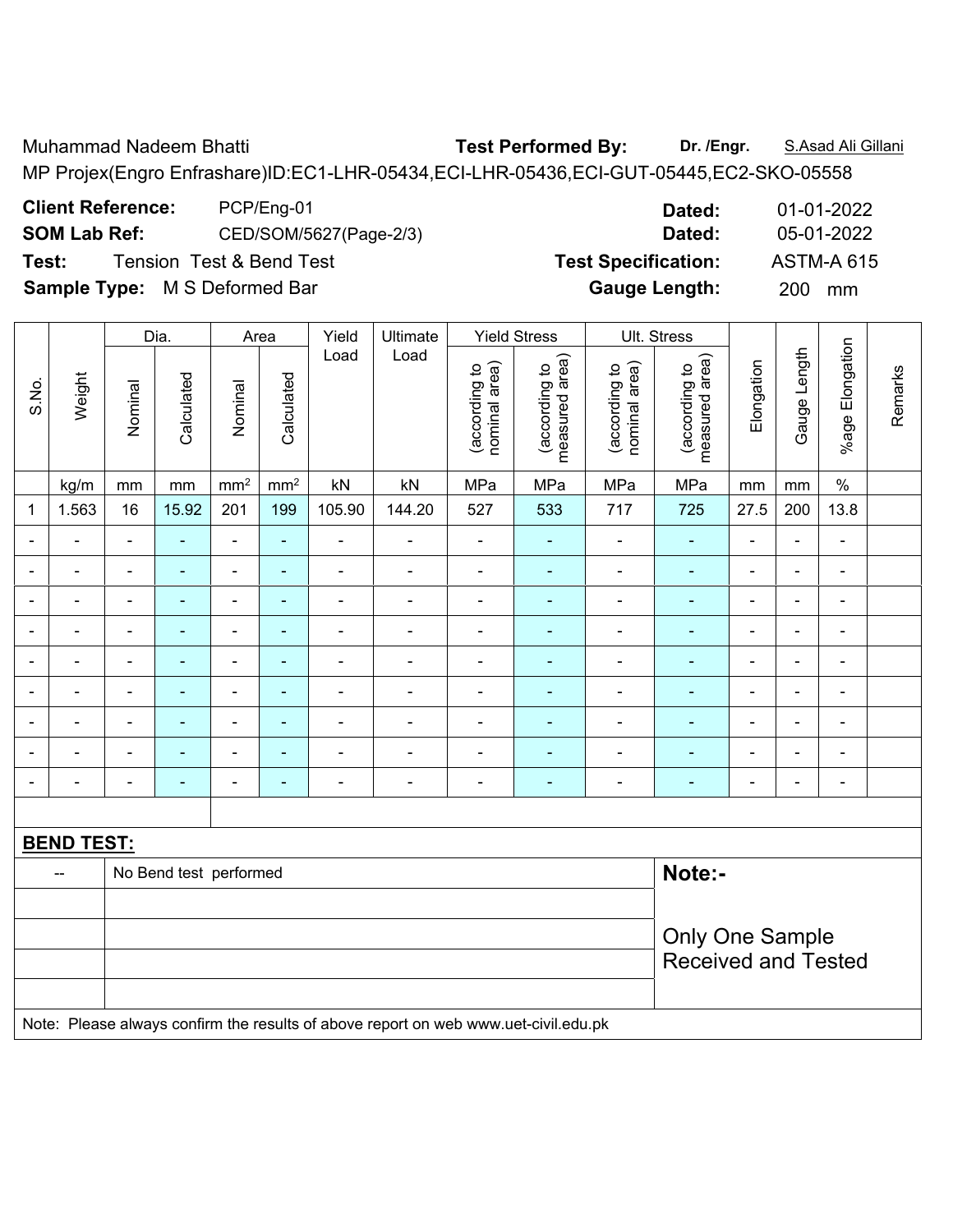Muhammad Nadeem Bhatti **Test Performed By: Dr. /Engr.** S.Asad Ali Gillani MP Projex(Engro Enfrashare)ID:EC1-LHR-05434,ECI-LHR-05436,ECI-GUT-05445,EC2-SKO-05558

**Client Reference:** PCP/Eng-01 **Dated:** 01-01-2022 **SOM Lab Ref:** CED/SOM/5627(Page-3/3) **Dated:** 05-01-2022 **Test:** Tension Test & Bend Test **Test Specification:** ASTM-A 615

**Sample Type:** M S Deformed Bar **Gauge Length:** 200 mm

Dia. | Area | Yield | Ultimate | Yield Stress | Ult. Stress %age Elongation %age Elongation Gauge Length Load Load Gauge Length (according to<br>measured area) (according to<br>measured area) measured area) measured area) (according to<br>nominal area) (according to<br>nominal area) nominal area) nominal area) Elongation Elongation (according to (according to (according to (according to Remarks Remarks **Calculated Calculated** Weight S.No. Calculated Calculated Nominal Nominal Nominal Nominal  $\vert$  kg/m  $\vert$  mm  $\vert$  mm<sup>2</sup>  $\vert$  mm<sup>2</sup>  $\vert$  kN  $\vert$  kN  $\vert$  MPa  $\vert$  MPa  $\vert$  MPa  $\vert$  mm  $\vert$  mm  $\vert$  % 1 | 0.974 | 12 | 12.57 | 113 | 124 | 68.60 | 88.20 | 607 | 554 | 780 | 712 | 25.0 | 200 | 12.5 - - - - - - - - - - - - - - - - - - - - - - - - - - - - - - - - - - - - - - - - - - - - - - - - - - - - - - - - - - - - - - - - - - - - - - - - - - - - - - - - - - - - - - - - - - - - - - - - - - - - - - - - - - - - - - - - - - - - - - - - - - - - - - - - - - - - - - - **BEND TEST:**  -- No Bend test performed **Note:**-Only One Sample Received and Tested Note: Please always confirm the results of above report on web www.uet-civil.edu.pk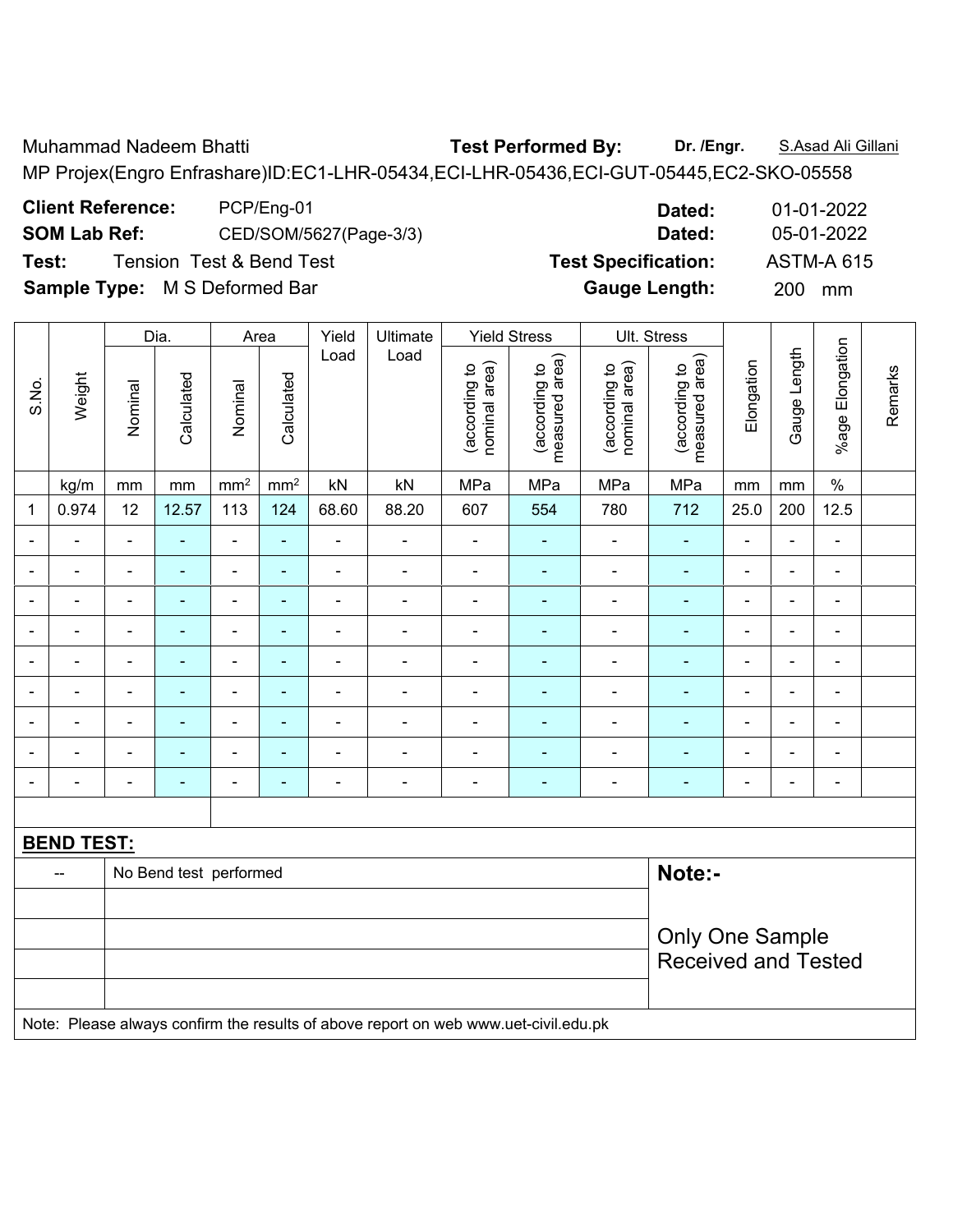Muhammad Nadeem Bhatti **Test Performed By: Dr. /Engr.** S.Asad Ali Gillani MP Projex(Engro Enfrashare)ID:EC1-LHR-05434,ECI-LHR-05436,ECI-GUT-05445,EC2-SKO-05558

**Client Reference:** PCP/Eng-01 **Dated:** 01-01-2022 **SOM Lab Ref:** CED/SOM/5627(Page-1/3) **Dated:** 05-01-2022 **Test:** Tension Test & Bend Test **Test Specification:** ASTM-A 615

|                |                                                                                     |                                  | Dia.           |                              | Area            | Yield                    | Ultimate       |                                | <b>Yield Stress</b>             |                                | Ult. Stress                     |                |                |                 |         |
|----------------|-------------------------------------------------------------------------------------|----------------------------------|----------------|------------------------------|-----------------|--------------------------|----------------|--------------------------------|---------------------------------|--------------------------------|---------------------------------|----------------|----------------|-----------------|---------|
| S.No.          | Weight                                                                              | Nominal                          | Calculated     | Nominal                      | Calculated      | Load                     | Load           | nominal area)<br>(according to | measured area)<br>(according to | nominal area)<br>(according to | measured area)<br>(according to | Elongation     | Gauge Length   | %age Elongation | Remarks |
|                | kg/m                                                                                | mm                               | mm             | mm <sup>2</sup>              | mm <sup>2</sup> | kN                       | kN             | MPa                            | MPa                             | MPa                            | MPa                             | mm             | mm             | $\frac{0}{0}$   |         |
| 1              | 2.196                                                                               | 20                               | 18.88          | 314                          | 280             | 143.20                   | 194.20         | 456                            | 512                             | 618                            | 694                             | 30.0           | 200            | 15.0            |         |
| $\blacksquare$ |                                                                                     | $\blacksquare$                   | $\blacksquare$ | $\blacksquare$               | $\blacksquare$  | $\frac{1}{2}$            | ÷,             | $\blacksquare$                 | $\blacksquare$                  | $\blacksquare$                 | $\blacksquare$                  | $\blacksquare$ | ÷,             | ä,              |         |
|                |                                                                                     | $\blacksquare$                   | ÷,             | $\qquad \qquad \blacksquare$ | ÷               | ÷,                       | ÷,             | $\blacksquare$                 | ÷,                              | ä,                             | ÷,                              | ä,             | ä,             | ä,              |         |
|                |                                                                                     |                                  | $\blacksquare$ | $\blacksquare$               | $\blacksquare$  | $\blacksquare$           | $\blacksquare$ | $\blacksquare$                 | $\blacksquare$                  | $\blacksquare$                 | $\blacksquare$                  | $\blacksquare$ |                | $\blacksquare$  |         |
|                |                                                                                     | $\blacksquare$                   | $\blacksquare$ | $\blacksquare$               | ۰               | $\blacksquare$           |                | $\blacksquare$                 | ä,                              | Ē,                             | ÷                               | $\blacksquare$ | Ē,             | $\blacksquare$  |         |
|                |                                                                                     | $\blacksquare$                   | $\blacksquare$ | ۰                            | ÷               | $\overline{\phantom{a}}$ | $\blacksquare$ | $\overline{\phantom{a}}$       | $\blacksquare$                  | ÷,                             | $\blacksquare$                  | $\blacksquare$ | $\blacksquare$ | ÷               |         |
| $\blacksquare$ | $\blacksquare$                                                                      | $\blacksquare$                   | $\blacksquare$ | $\qquad \qquad \blacksquare$ | ÷               | $\overline{\phantom{a}}$ | $\blacksquare$ | $\frac{1}{2}$                  | $\blacksquare$                  | $\blacksquare$                 | $\blacksquare$                  | $\blacksquare$ | $\blacksquare$ | ÷,              |         |
|                |                                                                                     | $\blacksquare$                   | ä,             | $\blacksquare$               | ۰               | ÷,                       | Ē,             | $\overline{\phantom{a}}$       | ä,                              | ÷,                             | $\blacksquare$                  | $\blacksquare$ | ä,             | ä,              |         |
|                |                                                                                     | $\blacksquare$                   | $\blacksquare$ | $\qquad \qquad \blacksquare$ | Ξ               | ÷,                       | $\blacksquare$ | $\blacksquare$                 | $\blacksquare$                  | ÷,                             | $\blacksquare$                  | $\blacksquare$ | $\blacksquare$ | ä,              |         |
|                |                                                                                     | $\blacksquare$                   | $\blacksquare$ | $\blacksquare$               | ۰               | $\blacksquare$           | Ē,             | $\blacksquare$                 | ۰                               | ÷                              | ÷,                              | $\blacksquare$ | $\blacksquare$ | ä,              |         |
|                |                                                                                     |                                  |                |                              |                 |                          |                |                                |                                 |                                |                                 |                |                |                 |         |
|                | <b>BEND TEST:</b>                                                                   |                                  |                |                              |                 |                          |                |                                |                                 |                                |                                 |                |                |                 |         |
|                | $\overline{\phantom{a}}$                                                            | Note:-<br>No Bend test performed |                |                              |                 |                          |                |                                |                                 |                                |                                 |                |                |                 |         |
|                |                                                                                     |                                  |                |                              |                 |                          |                |                                |                                 |                                |                                 |                |                |                 |         |
|                |                                                                                     |                                  |                |                              |                 |                          |                |                                |                                 |                                | <b>Only One Sample</b>          |                |                |                 |         |
|                |                                                                                     |                                  |                |                              |                 |                          |                |                                |                                 |                                | <b>Received and Tested</b>      |                |                |                 |         |
|                |                                                                                     |                                  |                |                              |                 |                          |                |                                |                                 |                                |                                 |                |                |                 |         |
|                | Note: Please always confirm the results of above report on web www.uet-civil.edu.pk |                                  |                |                              |                 |                          |                |                                |                                 |                                |                                 |                |                |                 |         |

**Sample Type:** M S Deformed Bar **Gauge Length:** 200 mm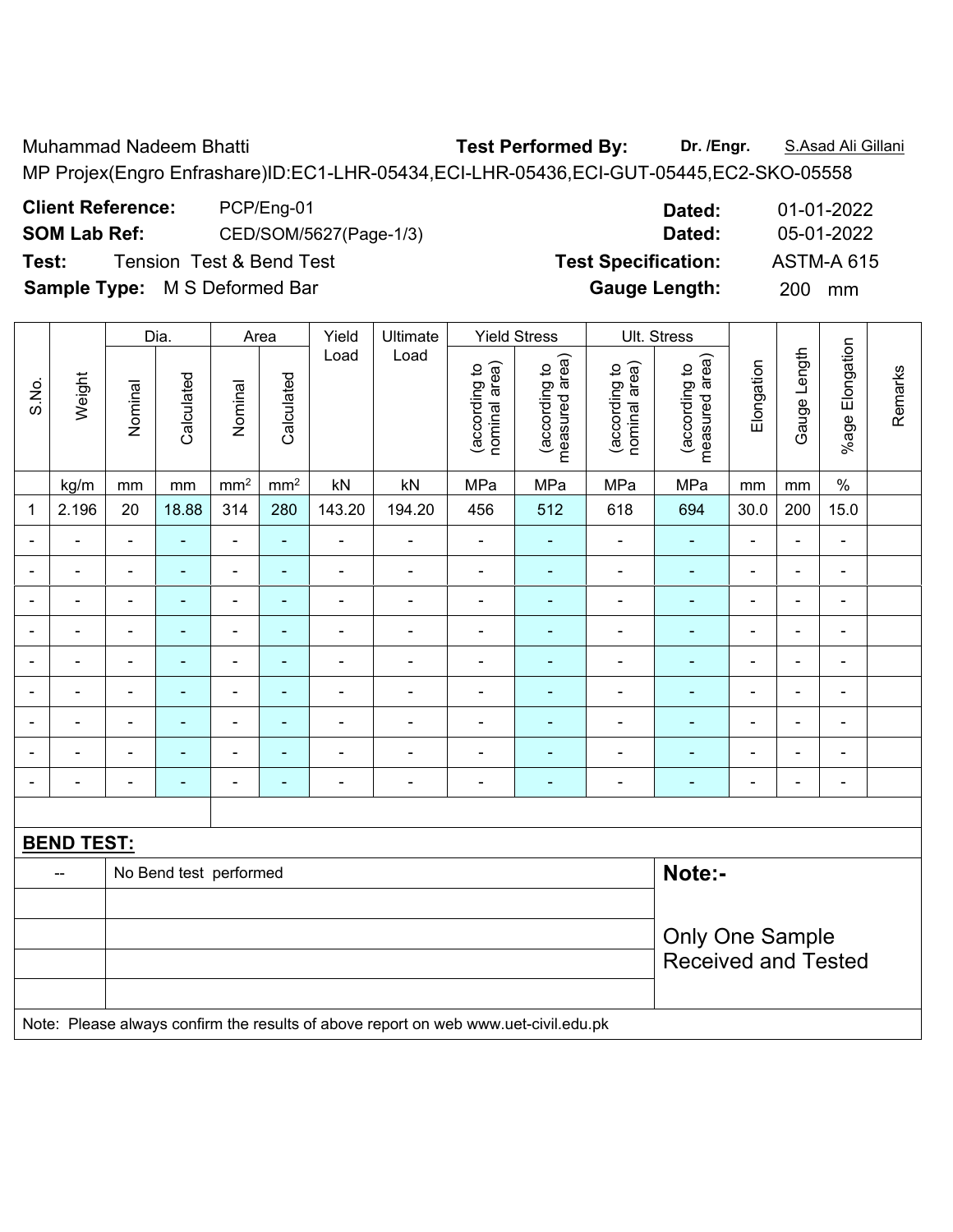Maj Adnan Khalid (R) **Test Performed By:** Dr. /Engr. **S. Asad Ali Gillani** Ali Gillani Dy Dir MTL DHA Lhr,(Const. Of Mosque at Sec-G DHA Ph-V (M/s Waha Enterprises)

| <b>Client Reference:</b> | 408/241/32/Lab/05/11 |
|--------------------------|----------------------|
|--------------------------|----------------------|

**Test:** Tension Test & Bend Test **Test Specification:** ASTM-A-615 **Gauge Length:** 8 inch **Sample Type:** Deformed Bar (Agha Steel)

|                |                                                                                     |                                  | Dia.                     |                              | Area                     | Yield<br>Ultimate |                |                                | <b>Yield Stress</b>             |                                | Ult. Stress                     |                          |                       |                          |         |
|----------------|-------------------------------------------------------------------------------------|----------------------------------|--------------------------|------------------------------|--------------------------|-------------------|----------------|--------------------------------|---------------------------------|--------------------------------|---------------------------------|--------------------------|-----------------------|--------------------------|---------|
| S.No.          | Weight                                                                              | Nominal                          | Calculated               | Nominal                      | Calculated               | Load              | Load           | nominal area)<br>(according to | (according to<br>measured area) | (according to<br>nominal area) | measured area)<br>(according to | Elongation               | Gauge Length          | %age Elongation          | Remarks |
|                | lb/ft                                                                               | #                                | in                       | in <sup>2</sup>              | in <sup>2</sup>          | Tons              | Tons           | psi                            | psi                             | psi                            | psi                             | in                       | in                    | $\frac{0}{0}$            |         |
| 1              | 1.643                                                                               | 6                                | 0.784                    | 0.44                         | 0.483                    | 14.39             | 20.50          | 72150                          | 65730                           | 102750                         | 93610                           | 1.30                     | 8.0                   | 16.3                     |         |
| $\overline{2}$ | 1.672                                                                               | 6                                | 0.791                    | 0.44                         | 0.491                    | 16.99             | 23.69          | 85180                          | 76330                           | 118750                         | 106410                          | 0.90                     | 8.0                   | 11.3                     |         |
| $\mathfrak{S}$ | 0.665                                                                               | 4                                | 0.498                    | 0.20                         | 0.195                    | 7.20              | 9.09           | 79360                          | 81400                           | 100270                         | 102840                          | 1.00                     | 8.0                   | 12.5                     |         |
| 4              | 0.664                                                                               | 4                                | 0.498                    | 0.20                         | 0.195                    | 6.99              | 8.90           | 77110                          | 79090                           | 98130                          | 100650                          | 0.90                     | 8.0                   | 11.3                     |         |
|                | ÷,                                                                                  | $\blacksquare$                   | ٠                        | $\blacksquare$               | ÷                        | $\blacksquare$    | $\blacksquare$ | $\blacksquare$                 | ٠                               | $\qquad \qquad \blacksquare$   | $\blacksquare$                  | $\frac{1}{2}$            | $\blacksquare$        | $\blacksquare$           |         |
|                | $\blacksquare$                                                                      | $\blacksquare$                   | $\blacksquare$           | $\qquad \qquad \blacksquare$ | $\overline{\phantom{0}}$ | $\blacksquare$    | $\frac{1}{2}$  | $\blacksquare$                 | $\blacksquare$                  | $\blacksquare$                 | $\blacksquare$                  | $\blacksquare$           | $\blacksquare$        | $\blacksquare$           |         |
|                | $\blacksquare$                                                                      | $\blacksquare$                   | $\blacksquare$           | ÷,                           | ٠                        | $\blacksquare$    | $\frac{1}{2}$  | $\blacksquare$                 | $\blacksquare$                  | $\overline{\phantom{a}}$       | $\blacksquare$                  | $\blacksquare$           | ÷                     | $\blacksquare$           |         |
|                |                                                                                     |                                  | ۰                        | $\blacksquare$               |                          | L,                | ä,             |                                | ä,                              |                                | ä,                              |                          |                       | ä,                       |         |
|                |                                                                                     |                                  |                          | ۰                            |                          |                   | $\blacksquare$ |                                |                                 |                                |                                 |                          |                       | ä,                       |         |
|                |                                                                                     | $\blacksquare$                   | $\overline{\phantom{0}}$ | $\qquad \qquad \blacksquare$ | ۰                        | -                 | $\blacksquare$ | $\blacksquare$                 | $\overline{\phantom{0}}$        | $\blacksquare$                 | ٠                               | $\overline{\phantom{0}}$ | $\tilde{\phantom{a}}$ | $\overline{\phantom{a}}$ |         |
|                |                                                                                     |                                  |                          |                              |                          |                   |                |                                |                                 |                                |                                 |                          |                       |                          |         |
|                | <b>BEND TEST:</b>                                                                   |                                  |                          |                              |                          |                   |                |                                |                                 |                                |                                 |                          |                       |                          |         |
|                |                                                                                     | Note:-<br>No Bend test performed |                          |                              |                          |                   |                |                                |                                 |                                |                                 |                          |                       |                          |         |
|                |                                                                                     |                                  |                          |                              |                          |                   |                |                                |                                 |                                |                                 |                          |                       |                          |         |
|                |                                                                                     |                                  |                          |                              |                          |                   |                |                                |                                 |                                | <b>Only Four Samples</b>        |                          |                       |                          |         |
|                |                                                                                     |                                  |                          |                              |                          |                   |                |                                |                                 |                                | <b>Received and Tested</b>      |                          |                       |                          |         |
|                |                                                                                     |                                  |                          |                              |                          |                   |                |                                |                                 |                                |                                 |                          |                       |                          |         |
|                | Note: Please always confirm the results of above report on web www.uet-civil.edu.pk |                                  |                          |                              |                          |                   |                |                                |                                 |                                |                                 |                          |                       |                          |         |

**SOM Lab Ref:**  5622 (Page-1/1) **Dated:** 03-01-2022 **Dated:** 05-01-2022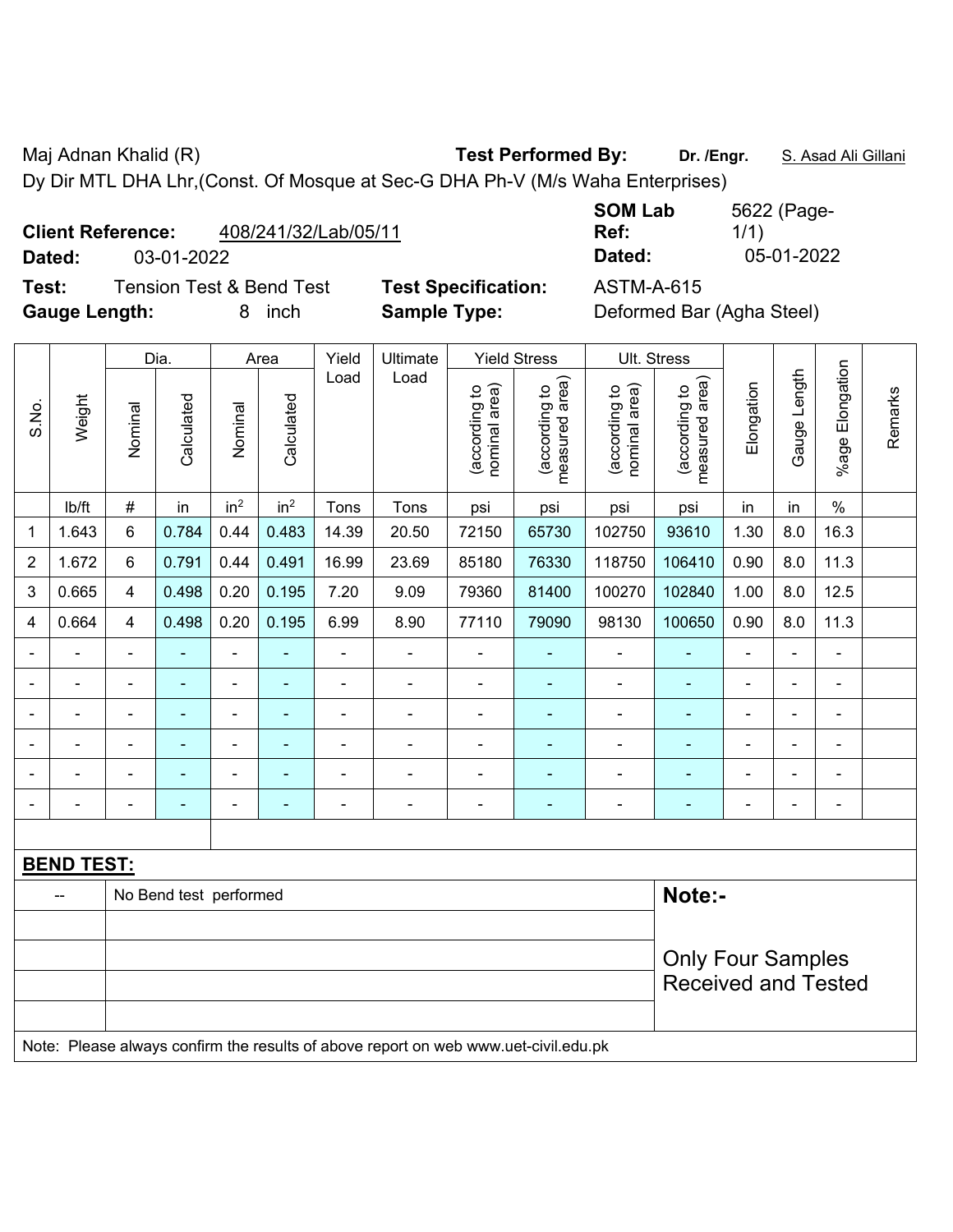Israr Ullah Khan **Test Performed By: Dr. /Engr.** S.Asad Ali Gillani

RE Nespak.(Const. of underpass Across Bedian Rd. Connecting Ph-VI with Ph-IX,DHA LHR)

| <b>Client Reference:</b> | 3790/102/IUK/UET/01/23 |
|--------------------------|------------------------|
|                          |                        |

**Test:** Tension Test & Bend Test **Test Specification:** ASTM-A-615 **Gauge Length:** 8 inch **Sample Type:** Deformed Bar (SJ Steel)

**SOM Lab Ref:**  5623 (Page-1/1) **Dated:** 04-01-2022 **Dated:** 05-01-2022

|                |                                                                                     |                           | Dia.           |                          | Area            | Yield                    | Ultimate                                                         |                                | <b>Yield Stress</b>             |                                | Ult. Stress                     |                |                          |                 |         |
|----------------|-------------------------------------------------------------------------------------|---------------------------|----------------|--------------------------|-----------------|--------------------------|------------------------------------------------------------------|--------------------------------|---------------------------------|--------------------------------|---------------------------------|----------------|--------------------------|-----------------|---------|
| S.No.          | Weight                                                                              | Nominal                   | Calculated     | Nominal                  | Calculated      | Load                     | Load                                                             | (according to<br>nominal area) | (according to<br>measured area) | (according to<br>nominal area) | (according to<br>measured area) | Elongation     | Gauge Length             | %age Elongation | Remarks |
|                | lb/ft                                                                               | $\#$                      | in             | in <sup>2</sup>          | in <sup>2</sup> | Tons                     | Tons                                                             | psi                            | psi                             | psi                            | psi                             | in             | in                       | $\%$            |         |
| $\mathbf 1$    | 1.471                                                                               | $6\phantom{1}$            | 0.742          | 0.44                     | 0.432           | 16.70                    | 19.90                                                            | 83700                          | 85250                           | 99740                          | 101590                          | 1.50           | 8.0                      | 18.8            |         |
| $\overline{2}$ | 1.518                                                                               | 6                         | 0.754          | 0.44                     | 0.446           | 15.49                    | 19.09                                                            | 77670                          | 76620                           | 95700                          | 94410                           | 1.30           | 8.0                      | 16.3            |         |
| $\blacksquare$ |                                                                                     | $\blacksquare$            | $\blacksquare$ | $\blacksquare$           | $\blacksquare$  | $\blacksquare$           | $\blacksquare$                                                   | $\blacksquare$                 | ÷                               | $\blacksquare$                 | $\blacksquare$                  | $\blacksquare$ | ä,                       | $\blacksquare$  |         |
|                |                                                                                     | $\blacksquare$            | ä,             | $\blacksquare$           | ÷               | $\blacksquare$           | $\blacksquare$                                                   | $\blacksquare$                 | $\blacksquare$                  | $\blacksquare$                 | ÷,                              | ä,             | $\blacksquare$           | ÷,              |         |
|                | $\blacksquare$                                                                      | $\blacksquare$            | $\blacksquare$ | $\overline{\phantom{0}}$ | ٠               | $\overline{\phantom{a}}$ | $\blacksquare$                                                   | $\blacksquare$                 | ۰                               | $\overline{\phantom{a}}$       | $\frac{1}{2}$                   | ÷              | $\blacksquare$           | ÷,              |         |
|                |                                                                                     | $\blacksquare$            | $\blacksquare$ | $\blacksquare$           | $\blacksquare$  | $\blacksquare$           | $\blacksquare$                                                   | $\blacksquare$                 | ÷                               | $\blacksquare$                 | $\blacksquare$                  |                |                          | ÷,              |         |
|                |                                                                                     | $\blacksquare$            |                | ä,                       | L,              | L,                       | $\blacksquare$                                                   | $\blacksquare$                 | ä,                              | $\blacksquare$                 | ä,                              |                |                          | $\blacksquare$  |         |
|                |                                                                                     | $\blacksquare$            |                | $\blacksquare$           |                 | ä,                       |                                                                  | $\blacksquare$                 |                                 | ä,                             |                                 |                |                          | $\blacksquare$  |         |
|                |                                                                                     |                           | $\blacksquare$ | $\blacksquare$           | ÷               | $\blacksquare$           |                                                                  | $\qquad \qquad \blacksquare$   | ۰                               | $\overline{a}$                 | ۰                               | $\blacksquare$ | $\overline{\phantom{0}}$ | $\blacksquare$  |         |
|                | $\blacksquare$                                                                      | $\blacksquare$            | $\blacksquare$ | $\blacksquare$           | $\overline{a}$  | $\blacksquare$           | $\overline{\phantom{a}}$                                         | $\blacksquare$                 | ۰                               | $\blacksquare$                 | $\blacksquare$                  | $\overline{a}$ | $\blacksquare$           | ÷,              |         |
|                |                                                                                     |                           |                |                          |                 |                          |                                                                  |                                |                                 |                                |                                 |                |                          |                 |         |
|                | <b>BEND TEST:</b>                                                                   |                           |                |                          |                 |                          |                                                                  |                                |                                 |                                |                                 |                |                          |                 |         |
|                | #6                                                                                  |                           |                |                          |                 |                          | Sample bend through 180 degrees Satisfactorily without any crack |                                |                                 |                                | Note:-                          |                |                          |                 |         |
|                |                                                                                     |                           |                |                          |                 |                          |                                                                  |                                |                                 |                                |                                 |                |                          |                 |         |
|                |                                                                                     | <b>Only Three Samples</b> |                |                          |                 |                          |                                                                  |                                |                                 |                                |                                 |                |                          |                 |         |
|                |                                                                                     |                           |                |                          |                 |                          |                                                                  |                                |                                 |                                | <b>Received and Tested</b>      |                |                          |                 |         |
|                | Note: Please always confirm the results of above report on web www.uet-civil.edu.pk |                           |                |                          |                 |                          |                                                                  |                                |                                 |                                |                                 |                |                          |                 |         |
|                |                                                                                     |                           |                |                          |                 |                          |                                                                  |                                |                                 |                                |                                 |                |                          |                 |         |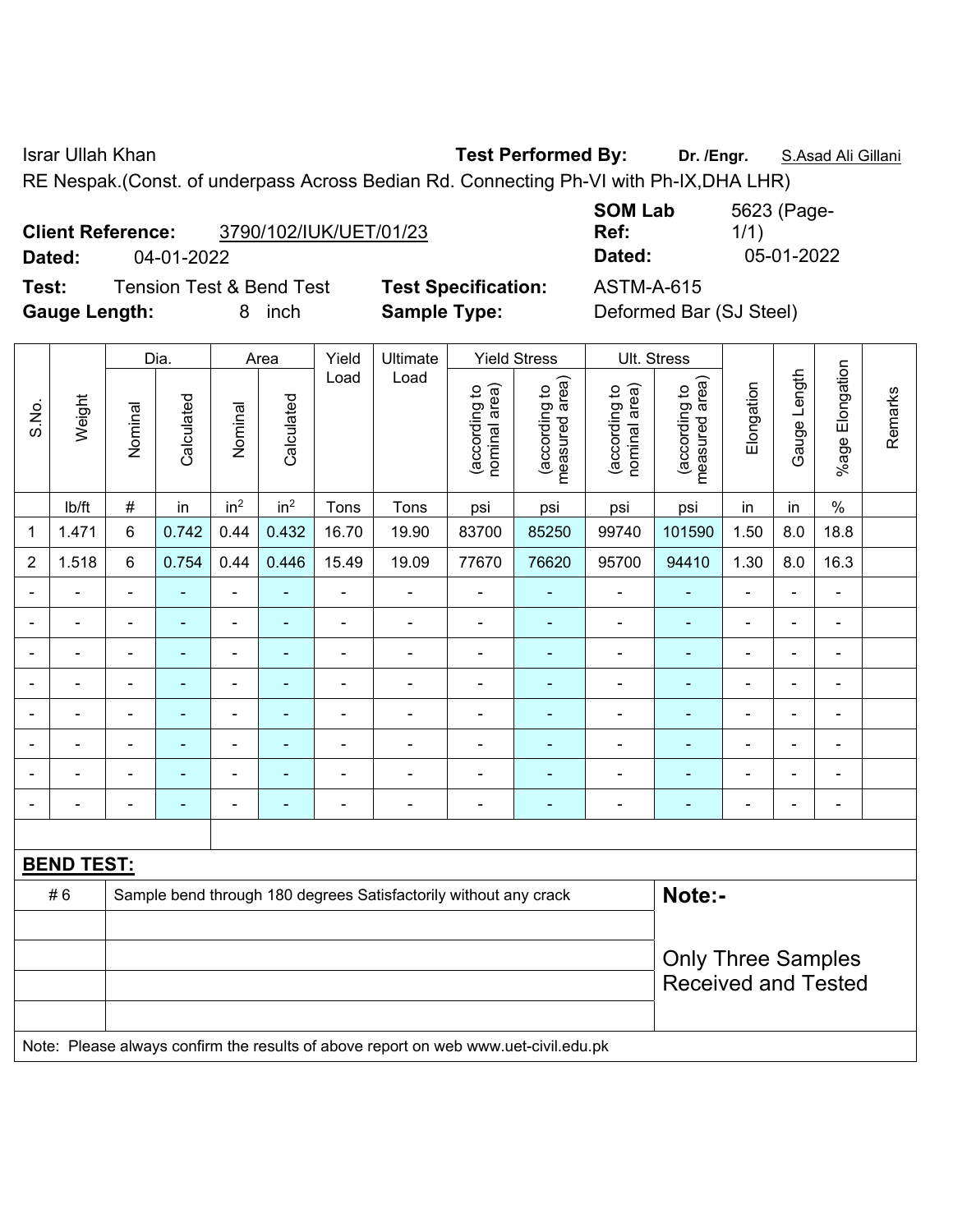Irfan Mustafa **Test Performed By: Dr. /Engr.** S Asad Gillani

CM at Tachi Mobile Detergent Palnt Project,Thaheem Construction Company

| <b>Client Reference:</b><br>Nil<br>03-01-2022<br>Dated:                            |                                                   | <b>SOM Lab</b><br>Ref:<br>Dated:  | 5624 (Page-<br>1/1)<br>05-01-2022 |
|------------------------------------------------------------------------------------|---------------------------------------------------|-----------------------------------|-----------------------------------|
| Test:<br><b>Tension Test &amp; Bend Test</b><br><b>Gauge Length:</b><br>inch<br>8. | <b>Test Specification:</b><br><b>Sample Type:</b> | <b>ASTM-A-615</b><br>Deformed Bar |                                   |

|                |                                                                                     |                                                                  | Dia.           |                          | Area                     | Yield          | Ultimate                                                         |                                | <b>Yield Stress</b>             | Ult. Stress                    |                                 |                          |                |                      |         |
|----------------|-------------------------------------------------------------------------------------|------------------------------------------------------------------|----------------|--------------------------|--------------------------|----------------|------------------------------------------------------------------|--------------------------------|---------------------------------|--------------------------------|---------------------------------|--------------------------|----------------|----------------------|---------|
| S.No.          | Weight                                                                              | Nominal                                                          | Calculated     | Nominal                  | Calculated               | Load           | Load                                                             | nominal area)<br>(according to | (according to<br>measured area) | (according to<br>nominal area) | measured area)<br>(according to | Elongation               | Gauge Length   | Elongation<br>%age l | Remarks |
|                | lb/ft                                                                               | $\#$                                                             | in             | in <sup>2</sup>          | in <sup>2</sup>          | Tons           | Tons                                                             | psi                            | psi                             | psi                            | psi                             | in                       | in             | $\frac{0}{0}$        |         |
| 1              | 1.545                                                                               | 6                                                                | 0.760          | 0.44                     | 0.454                    | 14.00          | 18.30                                                            | 70160                          | 67990                           | 91720                          | 88890                           | 1.20                     | 8.0            | 15.0                 |         |
| $\overline{2}$ | 1.541                                                                               | $6\phantom{1}$                                                   | 0.759          | 0.44                     | 0.453                    | 14.60          | 19.30                                                            | 73170                          | 71070                           | 96720                          | 93950                           | 1.40                     | 8.0            | 17.5                 |         |
| 3              | 0.666                                                                               | $\overline{4}$                                                   | 0.500          | 0.20                     | 0.196                    | 6.39           | 8.40                                                             | 70480                          | 71920                           | 92630                          | 94520                           | 1.10                     | 8.0            | 13.8                 |         |
| 4              | 0.670                                                                               | $\overline{\mathbf{4}}$                                          | 0.501          | 0.20                     | 0.197                    | 6.39           | 8.40                                                             | 70480                          | 71560                           | 92630                          | 94040                           | 1.20                     | 8.0            | 15.0                 |         |
|                |                                                                                     | $\blacksquare$                                                   | $\blacksquare$ | $\blacksquare$           | $\blacksquare$           |                |                                                                  | $\blacksquare$                 | ÷                               | ÷                              |                                 | $\blacksquare$           | $\blacksquare$ | $\blacksquare$       |         |
|                | $\blacksquare$                                                                      | $\blacksquare$                                                   | ä,             | $\overline{\phantom{a}}$ | $\blacksquare$           | $\blacksquare$ | $\blacksquare$                                                   | $\blacksquare$                 | ÷                               | ÷                              | $\overline{\phantom{a}}$        | $\blacksquare$           | $\blacksquare$ | $\blacksquare$       |         |
|                |                                                                                     |                                                                  | $\blacksquare$ | $\blacksquare$           | ٠                        |                |                                                                  | $\blacksquare$                 | ۰                               | $\blacksquare$                 | Ē,                              | $\blacksquare$           | $\blacksquare$ | $\blacksquare$       |         |
|                |                                                                                     |                                                                  | ٠              | ۰                        |                          |                |                                                                  |                                | ۰                               |                                |                                 | $\overline{\phantom{0}}$ |                | $\blacksquare$       |         |
|                |                                                                                     |                                                                  |                | ۰                        |                          |                |                                                                  |                                | $\blacksquare$                  | ۰                              |                                 | $\overline{\phantom{0}}$ |                | $\blacksquare$       |         |
| $\blacksquare$ |                                                                                     |                                                                  |                | $\overline{a}$           | $\overline{\phantom{0}}$ |                | $\blacksquare$                                                   | $\blacksquare$                 | ۰                               | $\overline{a}$                 | ٠                               | $\blacksquare$           | $\blacksquare$ | $\overline{a}$       |         |
|                |                                                                                     |                                                                  |                |                          |                          |                |                                                                  |                                |                                 |                                |                                 |                          |                |                      |         |
|                | <b>BEND TEST:</b>                                                                   |                                                                  |                |                          |                          |                |                                                                  |                                |                                 |                                |                                 |                          |                |                      |         |
|                | #6                                                                                  |                                                                  |                |                          |                          |                | Sample bend through 180 degrees Satisfactorily without any crack |                                |                                 |                                | Note:-                          |                          |                |                      |         |
|                | #4                                                                                  | Sample bend through 180 degrees Satisfactorily without any crack |                |                          |                          |                |                                                                  |                                |                                 |                                |                                 |                          |                |                      |         |
|                |                                                                                     |                                                                  |                |                          |                          |                |                                                                  |                                |                                 |                                | <b>Only Six Samples</b>         |                          |                |                      |         |
|                |                                                                                     |                                                                  |                |                          |                          |                |                                                                  |                                |                                 |                                | <b>Received and Tested</b>      |                          |                |                      |         |
|                |                                                                                     |                                                                  |                |                          |                          |                |                                                                  |                                |                                 |                                |                                 |                          |                |                      |         |
|                | Note: Please always confirm the results of above report on web www.uet-civil.edu.pk |                                                                  |                |                          |                          |                |                                                                  |                                |                                 |                                |                                 |                          |                |                      |         |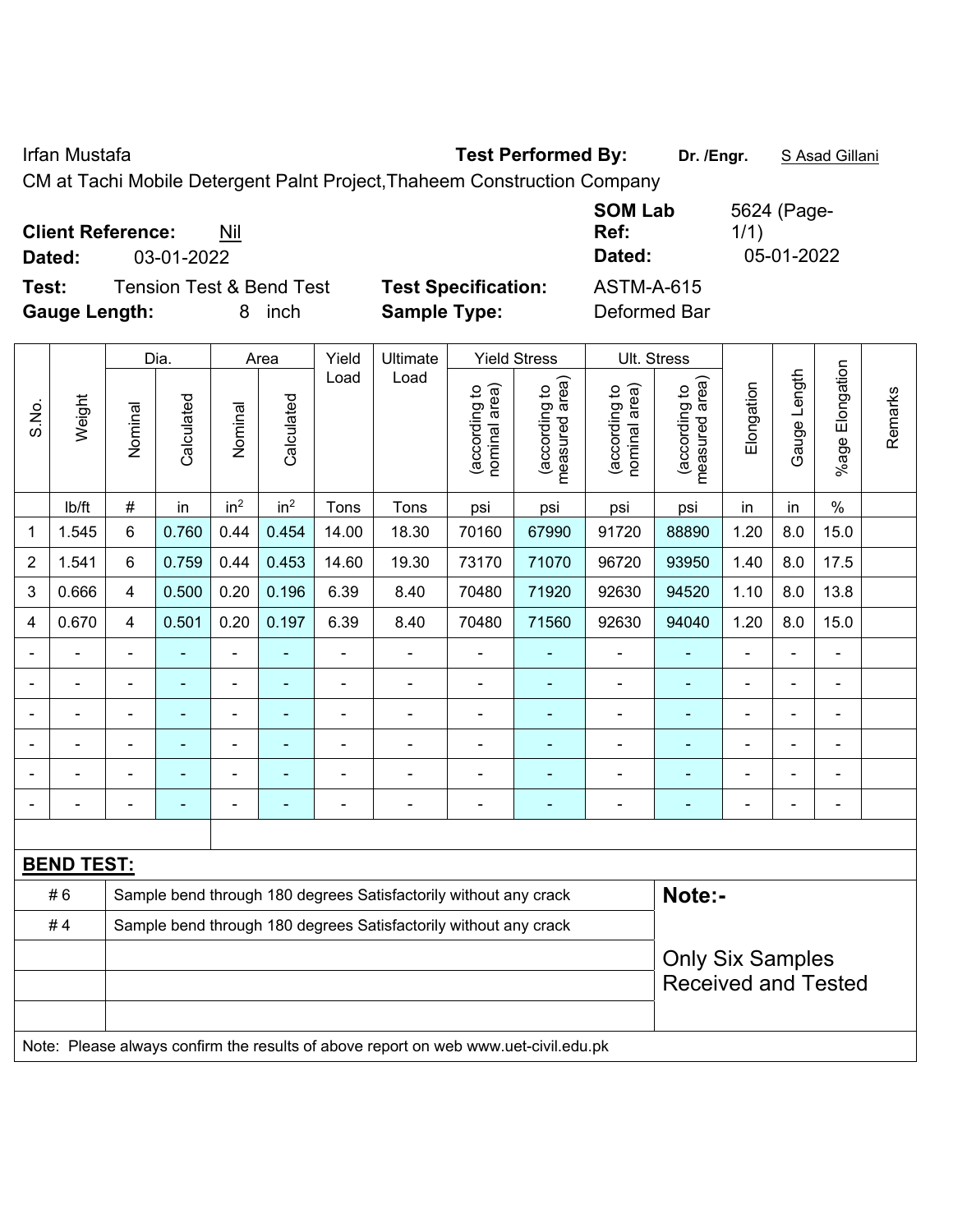Engr. Muhammad Fiaz **Test Performed By: Dr. /Engr.** S.Asad Ali Gillani

SDO,The Punjab Emp.Social Security Inst.Lahore.(Const.Of Social Security Health Facility at Taunsa)

| <b>Client Reference:</b> |            | SS.DC()/379                         |                            | <b>SOM Lab</b><br>Ref: | 5625 (Page-<br>1/1) |
|--------------------------|------------|-------------------------------------|----------------------------|------------------------|---------------------|
| Dated:                   | 03-01-2022 |                                     |                            | Dated:                 | 05-01-2022          |
| Test:                    |            | <b>Tension Test &amp; Bend Test</b> | <b>Test Specification:</b> | ASTM-A-615             |                     |
| <b>Gauge Length:</b>     |            | inch<br>8.                          | <b>Sample Type:</b>        | Deformed Bar           |                     |

|                |                                                                                     |                | Dia.                   |                 | Area            | Yield          | Ultimate       |                                | <b>Yield Stress</b>             |                                | Ult. Stress                     |                |                |                 |         |
|----------------|-------------------------------------------------------------------------------------|----------------|------------------------|-----------------|-----------------|----------------|----------------|--------------------------------|---------------------------------|--------------------------------|---------------------------------|----------------|----------------|-----------------|---------|
| S.No.          | Weight                                                                              | Nominal        | Calculated             | Nominal         | Calculated      | Load           | Load           | nominal area)<br>(according to | measured area)<br>(according to | nominal area)<br>(according to | measured area)<br>(according to | Elongation     | Gauge Length   | %age Elongation | Remarks |
|                | lb/ft                                                                               | $\#$           | in                     | in <sup>2</sup> | in <sup>2</sup> | Tons           | Tons           | psi                            | psi                             | psi                            | psi                             | in             | in             | $\%$            |         |
| 1              | 1.466                                                                               | 6              | 0.741                  | 0.44            | 0.431           | 14.60          | 19.38          | 73170                          | 74700                           | 97130                          | 99160                           | 1.30           | 8.0            | 16.3            |         |
| $\overline{2}$ | 1.527                                                                               | 6              | 0.756                  | 0.44            | 0.449           | 14.79          | 20.40          | 74140                          | 72650                           | 102240                         | 100190                          | 1.30           | 8.0            | 16.3            |         |
| 3              | 0.672                                                                               | 4              | 0.501                  | 0.20            | 0.197           | 5.99           | 9.50           | 66100                          | 67110                           | 104770                         | 106360                          | 1.20           | 8.0            | 15.0            |         |
| 4              | 0.676                                                                               | 4              | 0.503                  | 0.20            | 0.199           | 5.99           | 9.59           | 66100                          | 66430                           | 105780                         | 106310                          | 1.20           | 8.0            | 15.0            |         |
|                | $\blacksquare$                                                                      | $\blacksquare$ | ÷,                     | $\frac{1}{2}$   | $\blacksquare$  | $\blacksquare$ | $\blacksquare$ | $\blacksquare$                 | $\blacksquare$                  | $\blacksquare$                 | ÷,                              | ä,             | ÷,             | $\blacksquare$  |         |
|                | ä,                                                                                  | $\blacksquare$ | $\blacksquare$         | $\blacksquare$  | $\blacksquare$  | $\blacksquare$ | $\blacksquare$ | ÷,                             | $\blacksquare$                  | $\blacksquare$                 | ÷                               | ÷              | ÷,             | $\blacksquare$  |         |
|                |                                                                                     |                | ä,                     | $\blacksquare$  | $\blacksquare$  | ä,             | $\blacksquare$ | ä,                             | ä,                              | $\blacksquare$                 | ä,                              | ÷              | ä,             | $\blacksquare$  |         |
|                |                                                                                     |                |                        | $\blacksquare$  |                 | $\overline{a}$ |                |                                |                                 |                                |                                 |                | -              | Ē,              |         |
|                |                                                                                     |                | Ē.                     | $\blacksquare$  |                 |                |                | ÷,                             | $\blacksquare$                  | $\blacksquare$                 |                                 |                | ÷              | L,              |         |
| $\blacksquare$ | $\blacksquare$                                                                      |                | ÷                      | $\blacksquare$  | $\blacksquare$  | Ē,             | $\blacksquare$ | $\blacksquare$                 | $\blacksquare$                  | $\blacksquare$                 | $\blacksquare$                  | $\blacksquare$ | $\blacksquare$ | $\blacksquare$  |         |
|                |                                                                                     |                |                        |                 |                 |                |                |                                |                                 |                                |                                 |                |                |                 |         |
|                | <b>BEND TEST:</b>                                                                   |                |                        |                 |                 |                |                |                                |                                 |                                |                                 |                |                |                 |         |
|                | $\overline{a}$                                                                      |                | No Bend test performed |                 |                 |                |                |                                |                                 |                                | Note:-                          |                |                |                 |         |
|                |                                                                                     |                |                        |                 |                 |                |                |                                |                                 |                                |                                 |                |                |                 |         |
|                |                                                                                     |                |                        |                 |                 |                |                |                                |                                 |                                | <b>Only Four Samples</b>        |                |                |                 |         |
|                |                                                                                     |                |                        |                 |                 |                |                |                                |                                 |                                | <b>Received and Tested</b>      |                |                |                 |         |
|                |                                                                                     |                |                        |                 |                 |                |                |                                |                                 |                                |                                 |                |                |                 |         |
|                | Note: Please always confirm the results of above report on web www.uet-civil.edu.pk |                |                        |                 |                 |                |                |                                |                                 |                                |                                 |                |                |                 |         |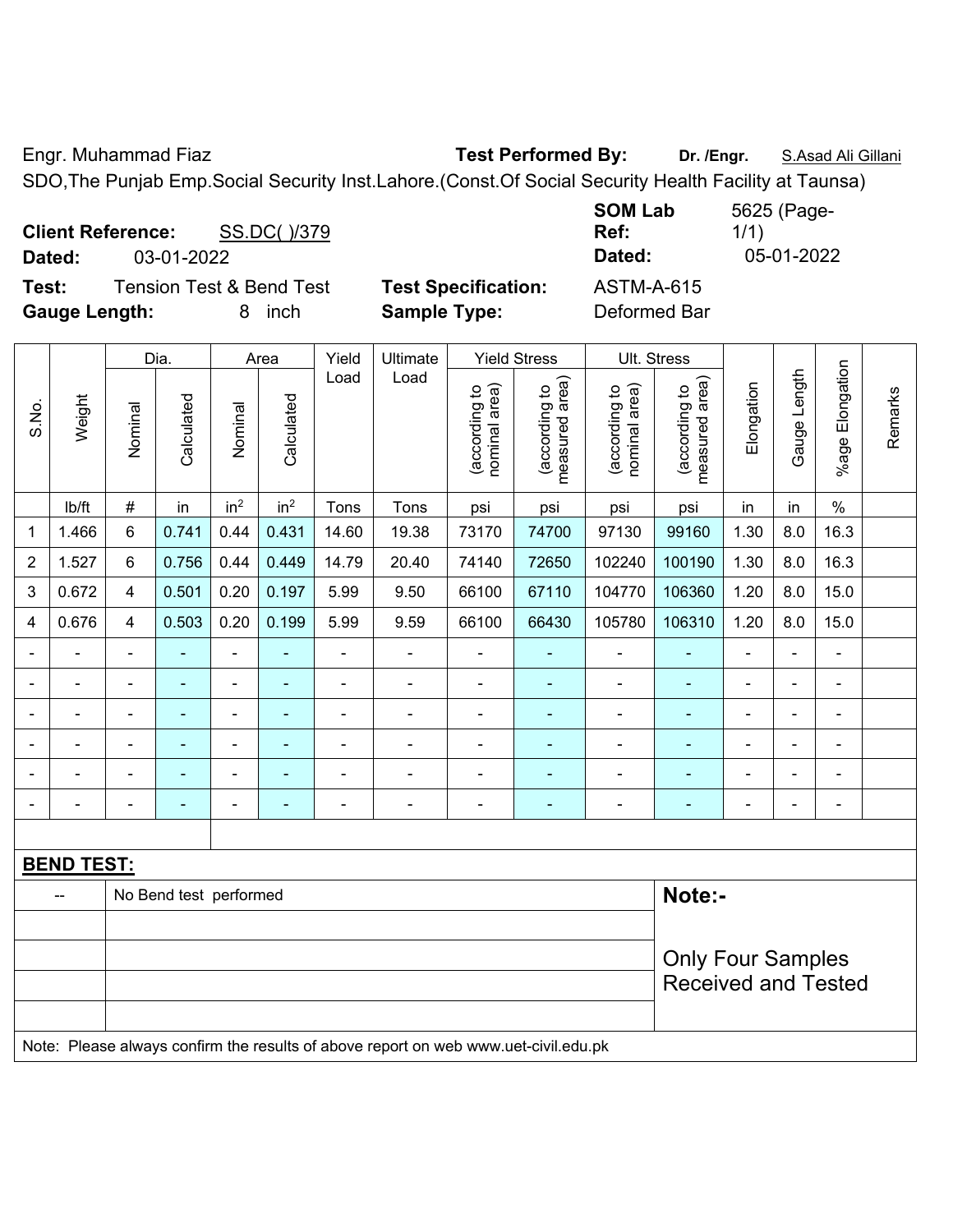Naeem Yousaf **Test Performed By:** Dr. /Engr. **S.Asad Ali Gillani** 

RE Nespak.(Const. of Office Copplex,DHA Bahwalpur)

# **Client Reference:** 4401/NY/T/05/62

**Dated:** 03-01-2022 **Dated:** 05-01-2022

**Test:** Tension Test & Bend Test **Test Specification:** ASTM-A-615 **Gauge Length:** 8 inch **Sample Type:** Deformed Bar (Kamran Steel)

| <b>SOM Lab</b> | 5628 (Page- |
|----------------|-------------|
| Ref:           | 1/1)        |
| Dated:         | 05-01-2022  |

|                | Weight                                                                              | Dia.                     |                | Area            |                 | Yield          | Ultimate                                                         | <b>Yield Stress</b>            |                                 | Ult. Stress                    |                                 |                          |                                                         |                 |         |  |  |
|----------------|-------------------------------------------------------------------------------------|--------------------------|----------------|-----------------|-----------------|----------------|------------------------------------------------------------------|--------------------------------|---------------------------------|--------------------------------|---------------------------------|--------------------------|---------------------------------------------------------|-----------------|---------|--|--|
| S.No.          |                                                                                     | Nominal                  | Calculated     | Nominal         | Calculated      | Load           | Load                                                             | nominal area)<br>(according to | (according to<br>measured area) | nominal area)<br>(according to | measured area)<br>(according to | Elongation               | Gauge Length                                            | %age Elongation | Remarks |  |  |
|                | Ib/ft                                                                               | #                        | in             | in <sup>2</sup> | in <sup>2</sup> | Tons           | Tons                                                             | psi                            | psi                             | psi                            | psi                             | in                       | in                                                      | $\%$            |         |  |  |
| 1              | 2.667                                                                               | 8                        | 0.999          | 0.79            | 0.784           | 30.19          | 38.09                                                            | 84290                          | 84940                           | 106350                         | 107160                          | 1.00                     | 8.0                                                     | 12.5            |         |  |  |
| $\overline{2}$ | 2.662                                                                               | 8                        | 0.998          | 0.79            | 0.782           | 26.70          | 36.10                                                            | 74530                          | 75300                           | 100770                         | 101800                          | 1.20                     | 8.0                                                     | 15.0            |         |  |  |
| $\blacksquare$ | $\blacksquare$                                                                      | $\blacksquare$           | ä,             | $\blacksquare$  | ä,              | ä,             | ä,                                                               | $\blacksquare$                 | $\blacksquare$                  | $\blacksquare$                 | ÷,                              | ä,                       | ä,                                                      | $\blacksquare$  |         |  |  |
|                | $\blacksquare$                                                                      | $\blacksquare$           | ÷,             | $\blacksquare$  | $\blacksquare$  | $\blacksquare$ | $\frac{1}{2}$                                                    | $\blacksquare$                 | $\blacksquare$                  | $\blacksquare$                 | ÷                               | $\blacksquare$           | ÷,                                                      | $\blacksquare$  |         |  |  |
|                | ä,                                                                                  | $\blacksquare$           | $\blacksquare$ | $\blacksquare$  | ٠               | L,             | $\blacksquare$                                                   | $\blacksquare$                 | ä,                              | Ē,                             | $\blacksquare$                  | $\overline{a}$           | ÷                                                       | L,              |         |  |  |
|                |                                                                                     |                          | ۰              | $\blacksquare$  | ٠               |                |                                                                  | $\overline{\phantom{0}}$       | $\blacksquare$                  | ٠                              |                                 |                          |                                                         | -               |         |  |  |
|                |                                                                                     |                          |                | ÷               |                 |                |                                                                  | Ē,                             |                                 |                                |                                 |                          | ÷                                                       | Ē,              |         |  |  |
| $\blacksquare$ | $\overline{\phantom{0}}$                                                            | $\overline{\phantom{0}}$ | ٠              | $\blacksquare$  | ٠               | $\sim$         | $\blacksquare$                                                   | ÷.                             | $\overline{\phantom{0}}$        |                                | ۰                               | $\overline{\phantom{0}}$ | ۰                                                       | ä,              |         |  |  |
| $\blacksquare$ |                                                                                     | $\blacksquare$           | Ē.             | ä,              |                 | L,             | $\blacksquare$                                                   | Ē,                             | ٠                               | Ē,                             | ٠                               | ۰                        | $\blacksquare$                                          | ä,              |         |  |  |
| $\blacksquare$ | $\blacksquare$                                                                      | $\overline{\phantom{0}}$ | $\blacksquare$ | ÷               | $\blacksquare$  | $\blacksquare$ | $\blacksquare$                                                   | $\blacksquare$                 | $\blacksquare$                  | $\blacksquare$                 | ٠                               | $\overline{a}$           | ۰                                                       | $\blacksquare$  |         |  |  |
|                |                                                                                     |                          |                |                 |                 |                |                                                                  |                                |                                 |                                |                                 |                          |                                                         |                 |         |  |  |
|                | <b>BEND TEST:</b>                                                                   |                          |                |                 |                 |                |                                                                  |                                |                                 |                                |                                 |                          |                                                         |                 |         |  |  |
| # 8            |                                                                                     |                          |                |                 |                 |                | Sample bend through 180 degrees Satisfactorily without any crack |                                |                                 |                                |                                 | Note:-                   |                                                         |                 |         |  |  |
|                |                                                                                     |                          |                |                 |                 |                |                                                                  |                                |                                 |                                |                                 |                          |                                                         |                 |         |  |  |
|                |                                                                                     |                          |                |                 |                 |                |                                                                  |                                |                                 |                                |                                 |                          | <b>Only Three Samples</b><br><b>Received and Tested</b> |                 |         |  |  |
|                |                                                                                     |                          |                |                 |                 |                |                                                                  |                                |                                 |                                |                                 |                          |                                                         |                 |         |  |  |
|                | Note: Please always confirm the results of above report on web www.uet-civil.edu.pk |                          |                |                 |                 |                |                                                                  |                                |                                 |                                |                                 |                          |                                                         |                 |         |  |  |